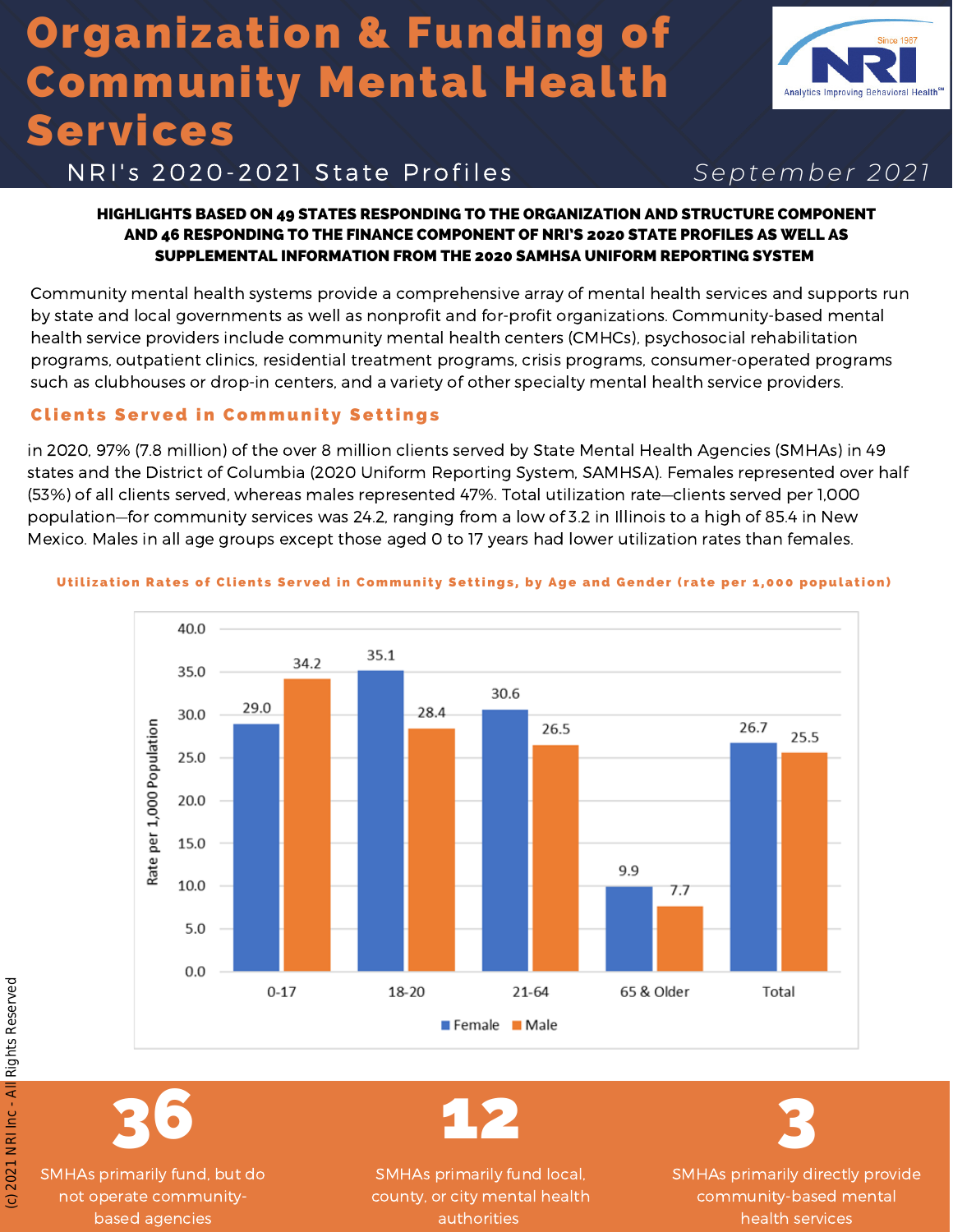# Organization & Funding of Community Mental Health **Services**

#### Mechanisms SMHAs Use to Administer Fund & Fund Community-Based Mental **Health Services**

SMHAs use a combination of mechanisms to administer and fund community-based mental health services. Majority of SMHAs (36) directly fund, but do not operate local community-based agencies. Twelve (12) SMHAs fund local, county, or city mental health authorities—in parts of the state or statewide—which in turn fund local provider agencies or directly provide community mental health services. Only three SMHAs directly provide community-based mental health services.





#### Initiatives to Restructure Community-Based Mental Health Services

In 14 states, the SMHAs have restructured the way community-based mental health services are delivered. For example:

- In Iowa, the state transitioned from a 99-county mental health and disability system to a regional system requiring counties to form into regions of three or more counties. The mental health and disability service regions are mandated to provide a set of core mental health and disability services which include crisis and intensive mental health service to eligible adults and children with serious emotional disturbance who meet financial and clinical eligibility.
- In Massachusetts, the Department of Mental Health (DMH) completed restructuring of adult community services to provide evidence-based interventions within the context of standardized, clinically focused model. The Adult Community Clinical Services (ACCS) is the cornerstone of the DMH adult communitybased system and services approximately three-quarter of all adults receiving a DMH community-based service. ACCS enhanced and transformed service components by combining into one service type—the delivery of residential and community rehabilitative services—that were previously provided through a separate funding and through a more fragmented system. The goal is to offer assertive engagement to improve health and behavioral health outcomes. ACCS offers clinical rehabilitation services integrated with the healthcare system through care coordination functions delivered by the Behavioral Health Community Partners (BHCPs), DMH care management, and One Care (Medicare-MassHealth eligible) Health Homes. The delivery system design of ACCS includes continuity of clinical teams across living arrangements thus allowing clients to move into a subsidized apartment and keep the clinical team which supported them during their stay in group living. In addition, integration of addiction treatment specialists within the clinical teams provide assertive care for those living with co-occurring M/SUD.

#### NRI's 2020-2021 State Profiles \* [www.nri-inc.org](http://www.nri-inc.org/)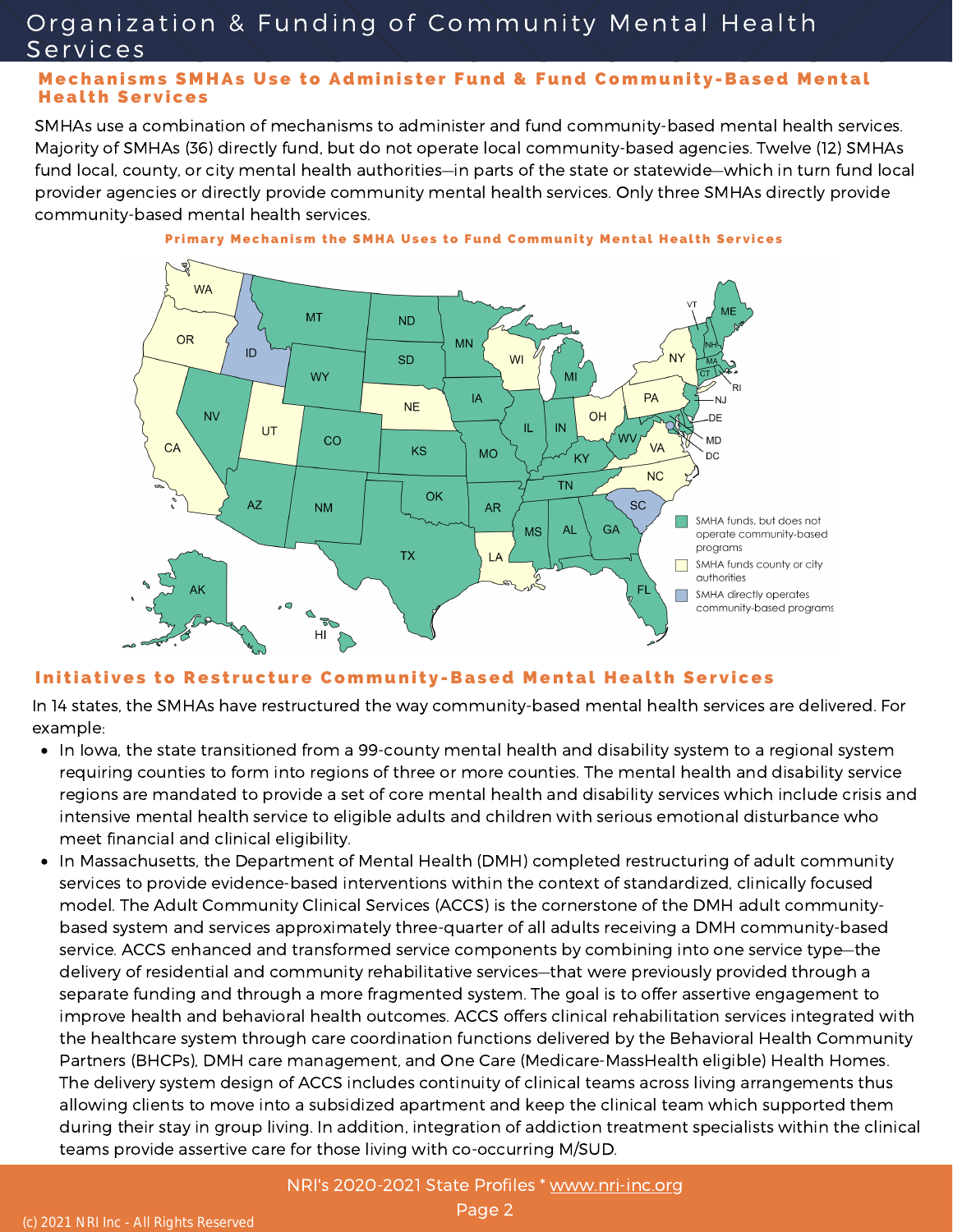## Organization & Funding of Community Mental Health **Services**

#### Controlling Entry to State Psychiatric Hospitals

In 16 states, community mental health programs control admissions into state psychiatric hospitals. For example:

- In Indiana, by state statue, a CMHC must review and approve all civil commitments to state psychiatric hospitals.
- In Kentucky, while CMHCs are not legally mandated gatekeepers, CMHCs actively work to divert individuals from hospitalization when a lower level of care can meet the needs of the client. These activities are preventative as well as crisis intervention oriented. In cases where hospitalization may be necessary, law enforcement and others may call CMHCs 24/7 through their crisis line to request an evaluation by a credentialed Qualified Mental Health Provider (QMHP). QMHPs assess the individual for harm to self or others and determine if the individual may wish to voluntarily admit to a hospital or proceed with an involuntary commitment.
- In Missouri, a pre-admission screening must be conducted by a certified community mental health provider before a commitment exam can be conducted for a Chancery Court Judge to determine if a person needs a state psychiatric hospital placement.
- In Tennessee, mobile crisis teams operated by community mental health centers commonly issue the first Certificate of Need for possible admissions to state psychiatric hospitals.
- In Texas, local mental/behavioral health authorities (LMHAs/LBHAs) are responsible for recommending the most appropriate and available treatment alternative for an individual in need of mental health services. Before LMHAs/LBHAs refer an individual for inpatient services, they must screen and assess the individual to determine if the individual requires inpatient services. If the screening and assessment indicate the individual requires inpatient services, inpatient services are the least restrictive setting available, and if the LMHA/LBHA determines that the individual meets the criteria for admission, the LMHA or LBHA refers the individual to the state mental health facility or contracted psychiatric bed.

#### Types of Community-Based Mental Health Services Provided

SMHAs offer a variety of community-based mental health services, including crisis services, including mobile crisis (43 SMHAs); extensive/intensive outpatient treatment (42 SMHAs); outpatient testing and treatment (42 SMHAs); case management (41 SMHAs); assertive community treatment (41 SMHAs); wraparound (41 SMHAs); residential support services (41 SMHAs); in-home services (40 SMHAs); peer/consumer operated services (40 SMHAs); supported employment (39 SMHAs); cooccurring MH/SUD treatment (38 SMHAs); residential room and board (38 SMHAs); school-based services (38 SMHAs); and collateral treatment (31 SMHAs).

#### Financing of Community Mental Health Services

In 2020, SMHAs expended over \$45.9 billion (2020 Uniform Reporting System, SAMHSA) to provide mental health services in community and state hospital inpatient settings. Of this, nearly 70% (\$32 billion) were expended on community-based mental health services and supports, with Medicaid—both state and federal share—accounting for 62% of all funds. State general funds were the second largest funding source for community-based mental health services accounting for 23% (\$7.6 billion) of all funds.

SMHAs are funded through a variety of funding sources to finance community-based mental health services. State general funds were most often used to fund residential support services (40 SMHAs), crisis services (39 SMHAs), and outpatient testing and treatment (37 SMHAs). SMHAs most frequently used federal Medicaid funds for case management (34 SMHAs), crisis services (34 SMHAs), extensive/intensive outpatient services (32 SMHAs), and outpatient testing and treatment (32 SMHAs).